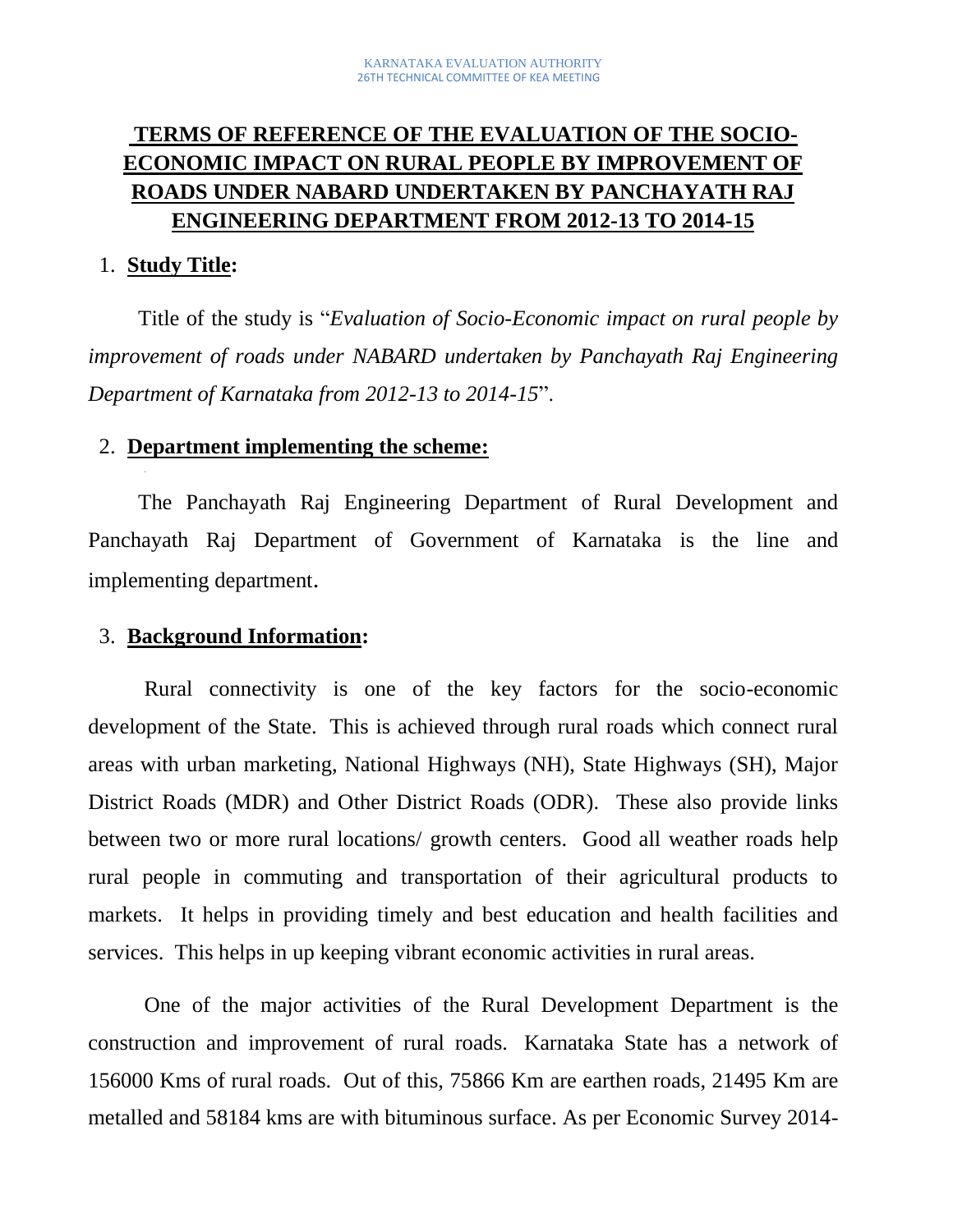15 Report of Karnataka, up to end of 2013-14, 1771 habitations with a population between 250-499 have been identified as unconnected and 10269 habitations are having less than a population of 250 are unconnected.

#### **SOURCE OF FUNDING AND REPAYMENT:**

Rural roads are improved under Rural Infrastructure Development Fund (RIDF) which is instituted by National Bank for Agriculture and Rural Development (NABARD). For each year NABARD sanctions the normative allocation to all the States for 34 activities, inclusive of roads. NABARD sanctions loans of 80% to 95% of the project cost at the prevailing rate of interest at the time of sanction. For Rural connectivity, the loan portion is 80% and the remaining 20% is met from the State budget. The loan portion is to be repaid in equal annual installments within 7 years from the date of drawing the loan, including a grace period of 2 years. The interest is to be paid at the end of every quarter of a financial year.

#### **APPROVAL PROCEDURE**:

The total normative annual allocation of RIDF is further distributed by the Cabinet sub-Committee to all the departments based on the number of projects on hand and the projects pending with the departments. This distribution is based on the decision taken in the High Power Committee (HPC) constituted vide Government of Karnataka order number IFS 34 CIF 96 dated: 06.02.1997 under the Chairmanship of the Development Commissioner with Secretary (B&R) Finance Department as Member-Secretary. The list of proposed works by departments is submitted to the Government. The Government approves the list of projects, and then instructions are given to the departments for preparation of Detailed Project Reports (DPRs). These DPRs are submitted to NABARD for approval. After approval of NABARD, the State Government accords Administrative Approval to the projects sanctioned.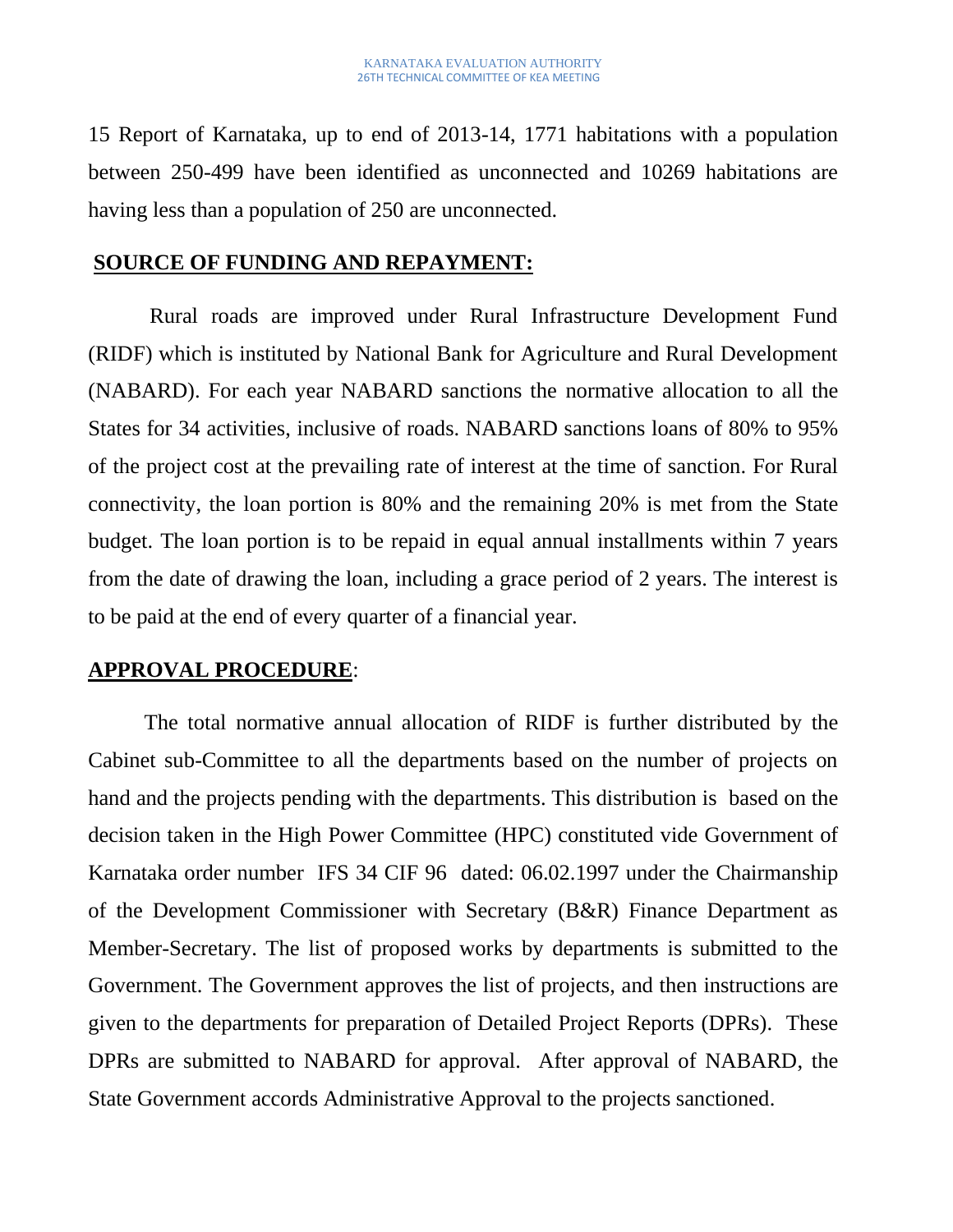## **WORK SELECTION CRITERIA:**

- Road proposed for improvement shall from District Rural Road Plan (DRRP).
- It shall connect multiple villages and/or markets of agro products.
- Length of road shall be a minimum of 1.00 Km.

## **DPR PREPARATION**:

DPR's are prepared as per guidelines of Indian Road Congress (IRC) standards duly considering necessary items as per site requirement based on California Bearing Ratio (CBR) values of the soil known through laboratory tests. Special Publication-72 (SP-72) is followed for preparation of DPRs.

## **TENDER PROCEDURE**:

Karnataka Transparency in Public Procurement Act and Rules are followed for implementation of projects. According to the delegation of powers issued by Finance Department, technical sanction is given to the approved projects.

## **MAINTENANCE:**

Defect Liability Period is 2 years, and for maintenance it is 3 years for NABARD projects after completion. The State Government provides funds for maintenance of rural roads under CMGSY every year which is directly released to all Zilla Panchayats. Emergent repair works to roads list are prepared and recommended by a Task Force Committee headed by Taluka MLA. Accordingly, the State Government provides grants for these works which are released directly to concerned Zilla Panchayats.

## 4. **Scope and Objective of the Evaluation:**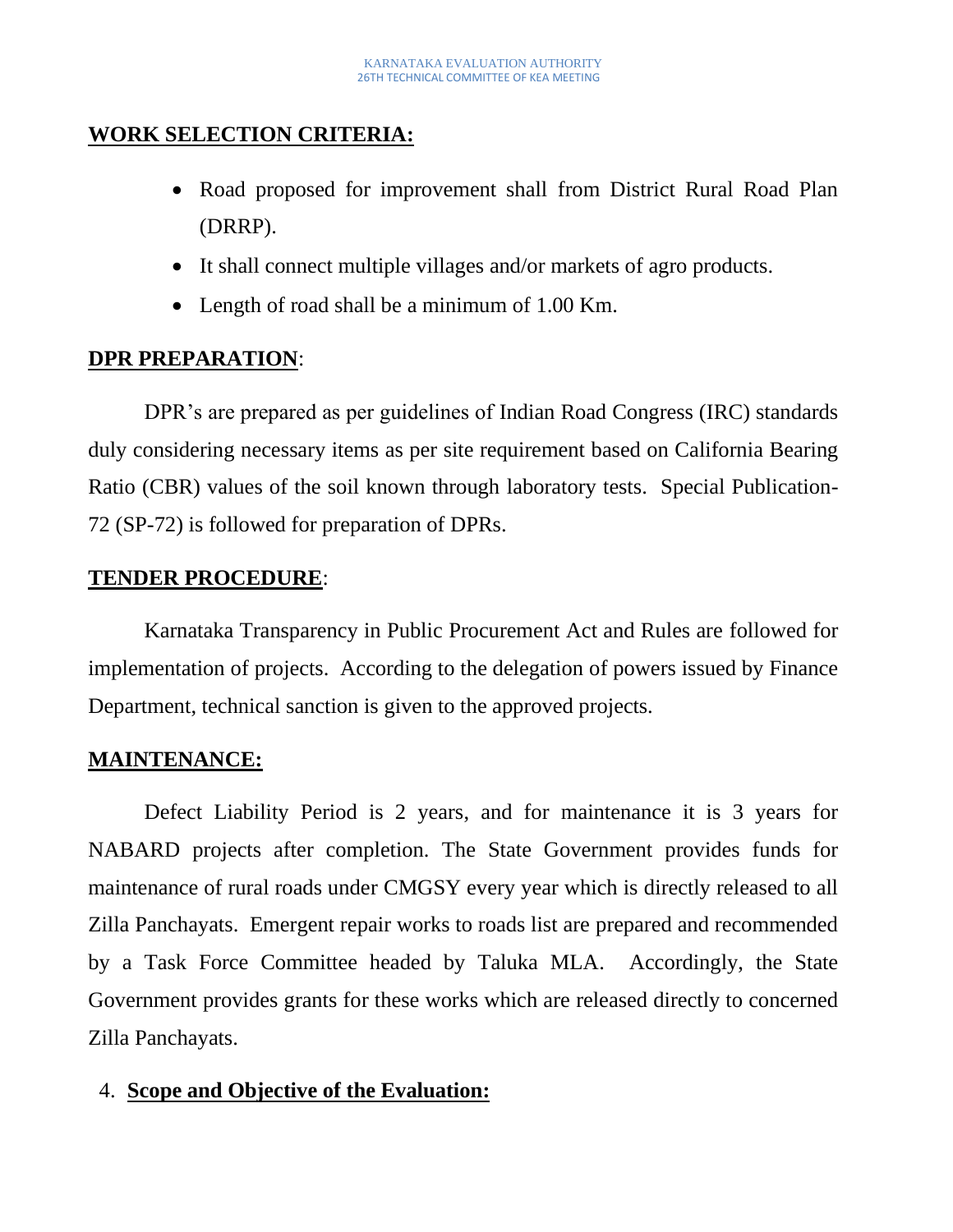- A. The scope of the evaluation is all the 30 districts of the State. The objective of the study is to assess the overall socio-economic impact on the lives of the rural people by promotion of economic development and provision of access to basic services at the house hold and village level as a result of enhanced connectivity (Roads and Bridges) provided by Panchayath Raj Engineering Department of RDPR with the assistance of NABARD.
- B. The process of selection of works and quality/standards of these roads and bridges and its sustainability.
- C. More specifically impact evaluation will assess the following.
	- 1. Change in the number of people/farmers living below poverty line.
	- 2. Change in the proportion of students completing Primary Education, ratio of girls to boys in primary, secondary and higher education.
	- 3. Changes in the MMR and IMR.
	- 4. Wage rate and employment pattern for male and female workers.
	- 5. Changes in mobility pattern of targeted population and changes in the availability of basic economic and social infrastructure and services (schools, hospitals, market, financial centers, Government and Non-Government institutions, etc).
	- 6. The focus of the study is on the following sectors. Agriculture and Allied sector, Industry, Employment, Education, Health, Transport, Social Aspects, Poverty alleviation and Urbanization.
- D. To find out the constraints in implementation of the scheme and suggest modifications if any.

#### 5. **Monitoring Mechanism:**

The financial and physical progress of the roads and bridges works under NABARD is reviewed monthly by Principal Secretary to Government, RDPR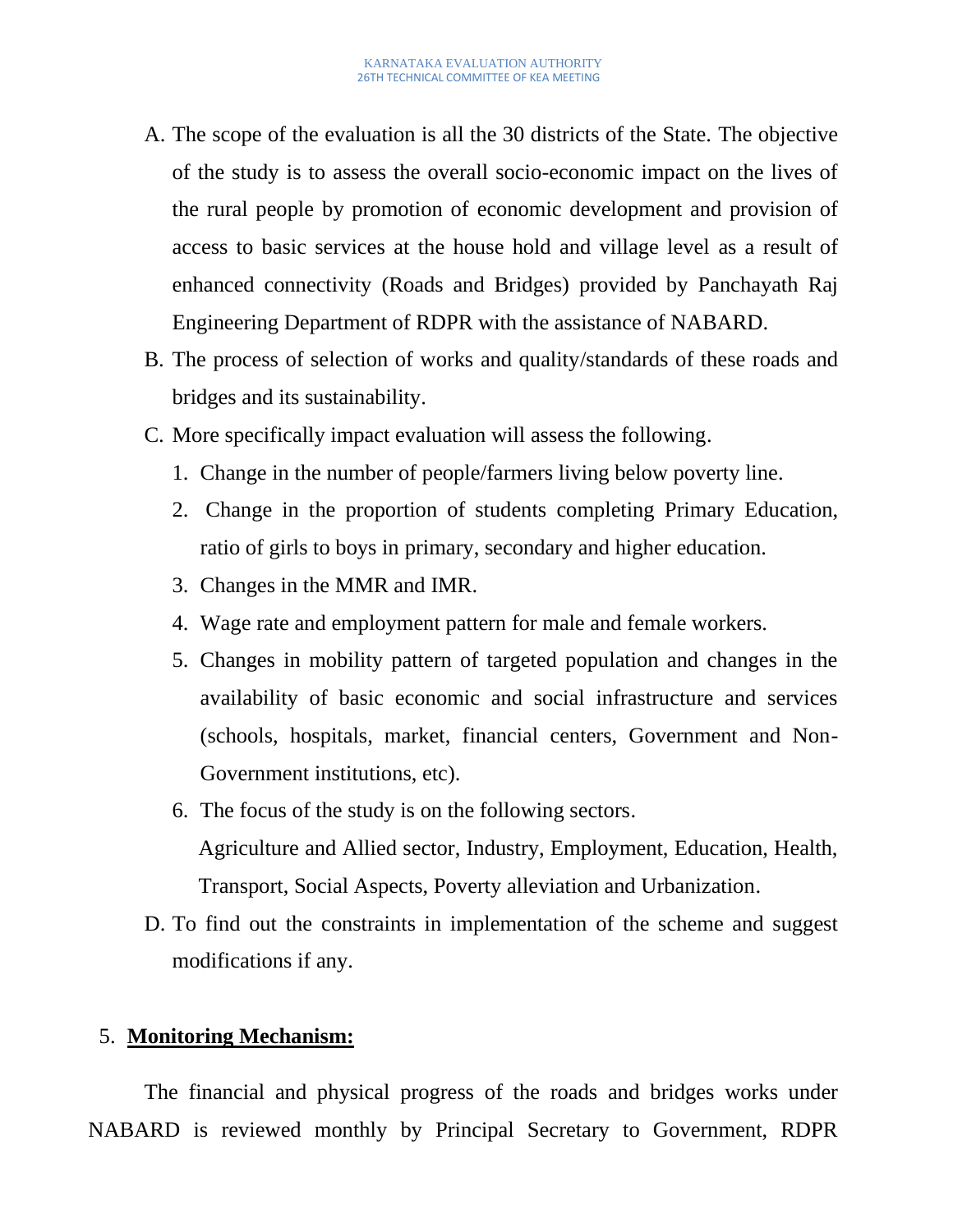Department in the MPIC review meeting. Further, as per Government of Karnataka order number IFS/38CIF/98 dated: 27.08.1998, the Empowered Committee headed by Additional Chief Secretary and Development Commissioner with concerned Secretaries to Government and the CGM NABARD review the progress of NABARD roads once in a quarter.

#### 6. **Abstract of the Progress achieved so far:**

| Year    | Allocation | Release | Expenditure  | Physical | Physical      | Physical |  |
|---------|------------|---------|--------------|----------|---------------|----------|--|
|         | (Target)   |         |              | Target   | (Achievement) | Percenta |  |
|         |            |         | Achievement) | (KM)     | (KM)          | ge       |  |
| 2012-13 | 156.90     | 118.16  | 118.16       | 470.00   | 424.00        | 90.21    |  |
| 2013-14 | 72.91      | 72.91   | 71.19        | 300.00   | 238.00        | 79.33    |  |
| 2014-15 | 133.17     | 133.16  | 130.29       | 440.00   | 431.60        | 98.09    |  |

#### **DETAILS OF NABARD WORKS DURING PREVIOUS 3 YEARS**

## 7. **Evaluation questions (Inclusive not exhaustive)**

- 1. Is there any codified criteria followed for the selection of works under this scheme? If yes, is it transparent, judicious and fair? Is it need based or resource based selection after the normative allocation is fixed by NABARD? If not what should be the criteria for selection of works to be followed?
- 2. Are there any problems encountered in/during the acquisition of land for road formation under this scheme at the village/Gram Panchayath levels? Do the local Governments help in the acquisition of land?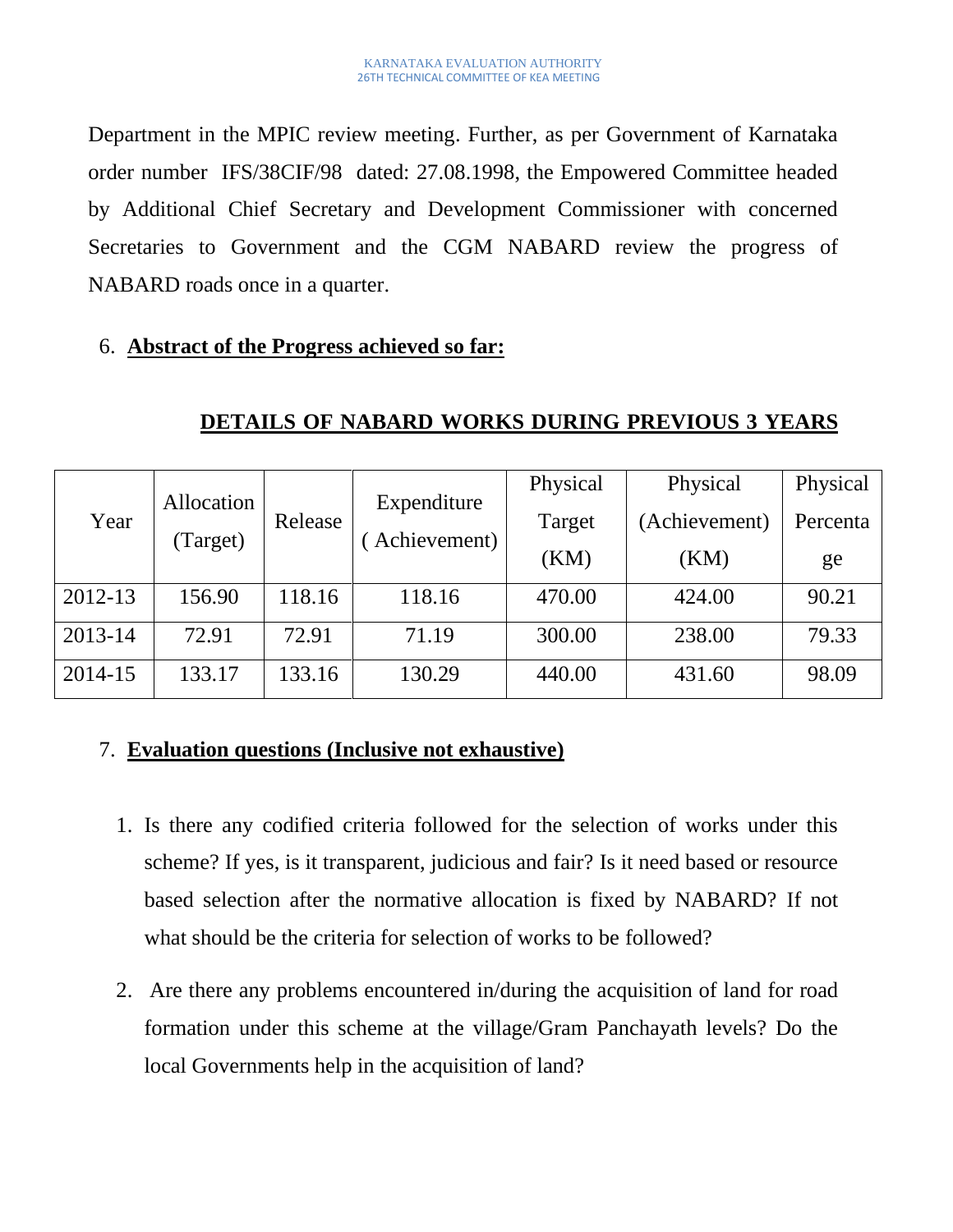- 3. What is the total length of roads to be tackled and what is the extent of length constructed by NABARD assistance since inception and length constructed from 2012-13 to 2014-15?
- 4. What is the average time taken in the construction of roads/per km from the date of issuance of Administrative approval to the date of completion of the work? What is the cost incurred under this scheme per km of roads and average cost of a bridge and foot bridge? How does it compare with permitted/actual cost for similar items in PMGSY?
- 5. Are there instances of change of works after approval of NABARD? If yes, where have they happened and what are the reasons for doing so? Has the approval of NABARD obtain for such works?
- 6. Are the DPRs prepared as per the Indian Road Congress (IRC) standards and is the California Bearing Ratio (CBR) values of the soil arrived from laboratory tests is adhered to? If not, why not?
- 7. Are there any instances of a road/stretch of a road length done under this scheme being shown to have completed under various other schemes which are implemented by Government/PRIs or *vice versa?* If so, which are these roads and what action is taken on such deviations/aberrations?
- 8. Are there cases where sanction of road lengths less than 1 Km have been given under this scheme in violation of guidelines? If yes, which are those cases? Was the sanction given with good and due reasons recorded or was it without any such thing?
- 9. How many road works taken up under this scheme gave complete connectivity from-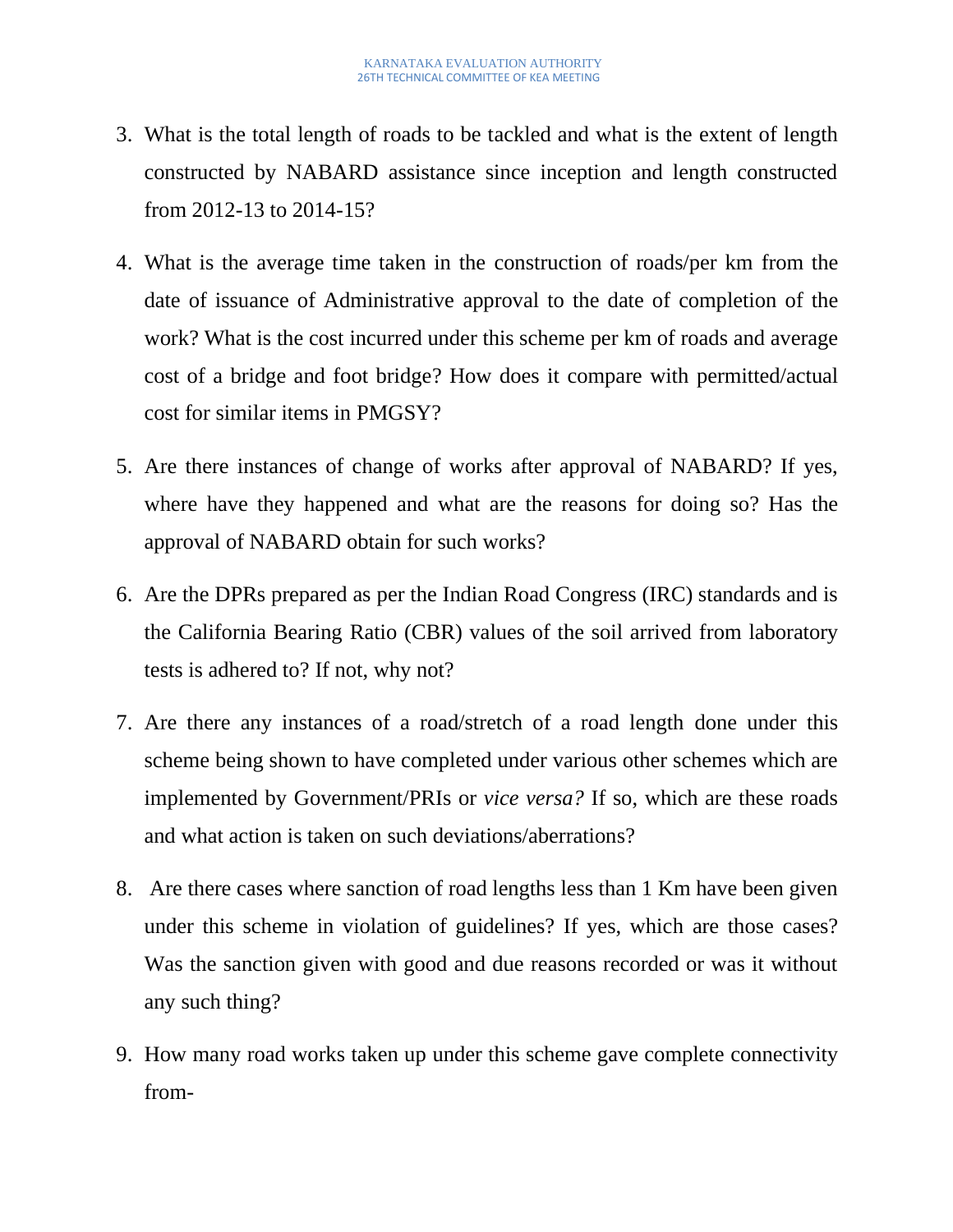- i) Farm/Agricultural fields to market.
- ii) Village to all weather roads.
- iii) Village to MDR.
- iv) Village to State Highway.
- v) Village to another village.
- 8. Is there any online Management and Monitoring System incorporating both intranet and internet based system of obtaining update the quality and cost norms of these roads constructed? If so, give details.
- 9. Is traffic volume study conducted before/after implementation of these roads? If yes, what does the study reveal? If not, why not.
- 10.What have been the savings/expenditure over and above the estimates for completion of roads? Are these excessive?
- 11. Is there a prescribed/designed system of funding arrangements made for maintenance of these roads? If not, are these roads being maintained? If yes, from where do the funds come?
- 12.Are there shelves of projects to be taken for unconnected villages kept ready in advance for speedier completion of the roads? If not, why not?
- 13. Are there any vigilance committees constituted at PRIs level for monitoring the quality of roads and for maintenance etc?
- 14.Has convergence of MGNREGA funds been made and utilization local labour done while constructing these roads? If not, why not? If yes, what are the man days generated under the scheme for the evaluation period? Please elaborate.
- 15.Should the scheme be continued? If not, why not? If yes, with what modifications?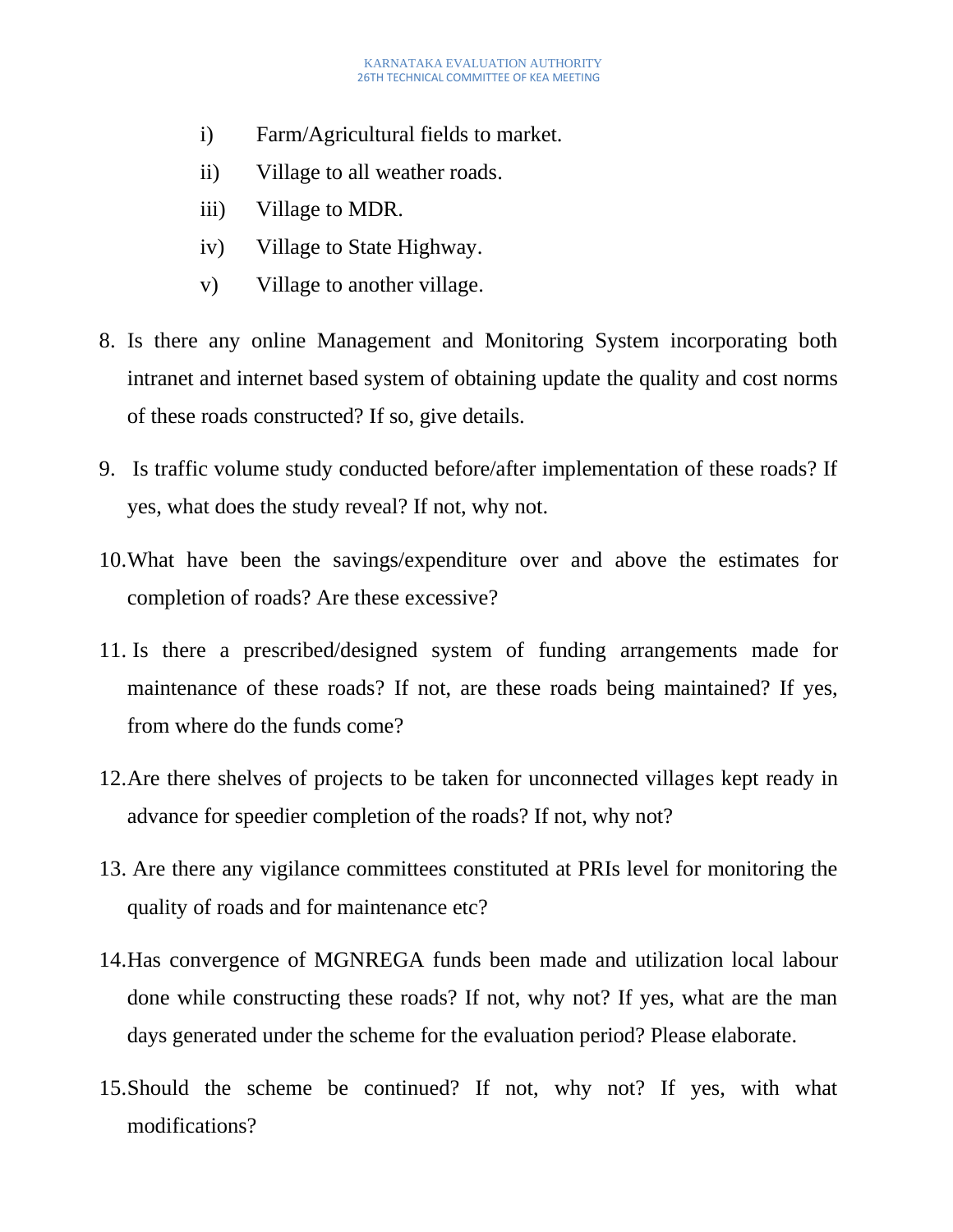#### **8 Sampling and Evaluation Methodology:**

From the information provided by PRED in the table below, the number of roads, bridges and foot bridges completed during 2012-14, 2013-14 and 2014-15 have been clubbed(totaled) together district wise. From these totals, two districts from each circle have been selected at the first stage of purposive Cluster sampling in with the basis that the districts having highest total number of completed works and lowest total number of works. From these selected districts/divisions in the circle, 10% of roads and bridges and 5% of foot bridges are to be selected randomly or by systemic random sampling in the second stage from each circle each year (This will be done by the Consultant Evaluation Organization at the Work Plan level. Following this principle, from the population of 1539 road works 158 are to be selected in the sample, of the population of 202 bridges 26 are to be selected in the sample and of the population 2427 foot bridges 124 are to be selected in the sample for the study. The district wise/circle wise sample drawn (only sample size) and their respective populations is given below. The information provided by PRED is for physically completed works, but there are chances that the work with same unique ID number is taken in two years. If that is the case the sample size may change but the sampling intensity will remain unchanged.

The macro level physical and financial progress of the roads, bridges and foot bridges of all the 8 circles to be obtained from the Chief Engineer PRED for the evaluation period. The primary data to be collected from the villages/GP level functionaries and residents benefited by the roads by a structured format about the direct/indirect benefits of roads constructed and the overall Socio-economic Development by bench marking 2010-11 as the base year and the overall benefits of the scheme be assessed in the report.

FGDs to be conducted with all stake holders regarding the selection of works, implementation, maintenance after completion and the direct/indirect benefits of the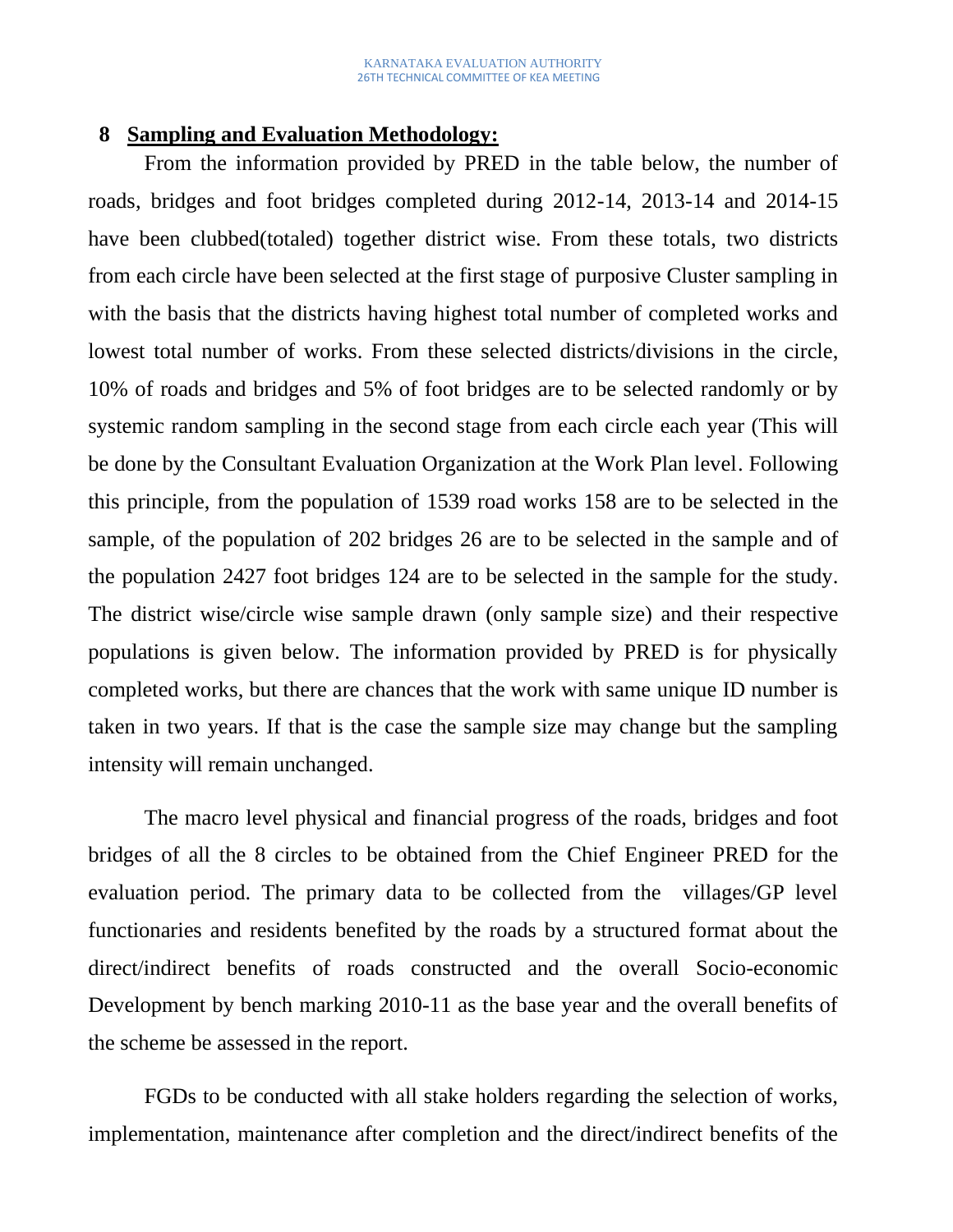roads and the Socio Economic benefits derived. Suggestion for the above process and improvements for effective implementation of the scheme may be detailed in the report.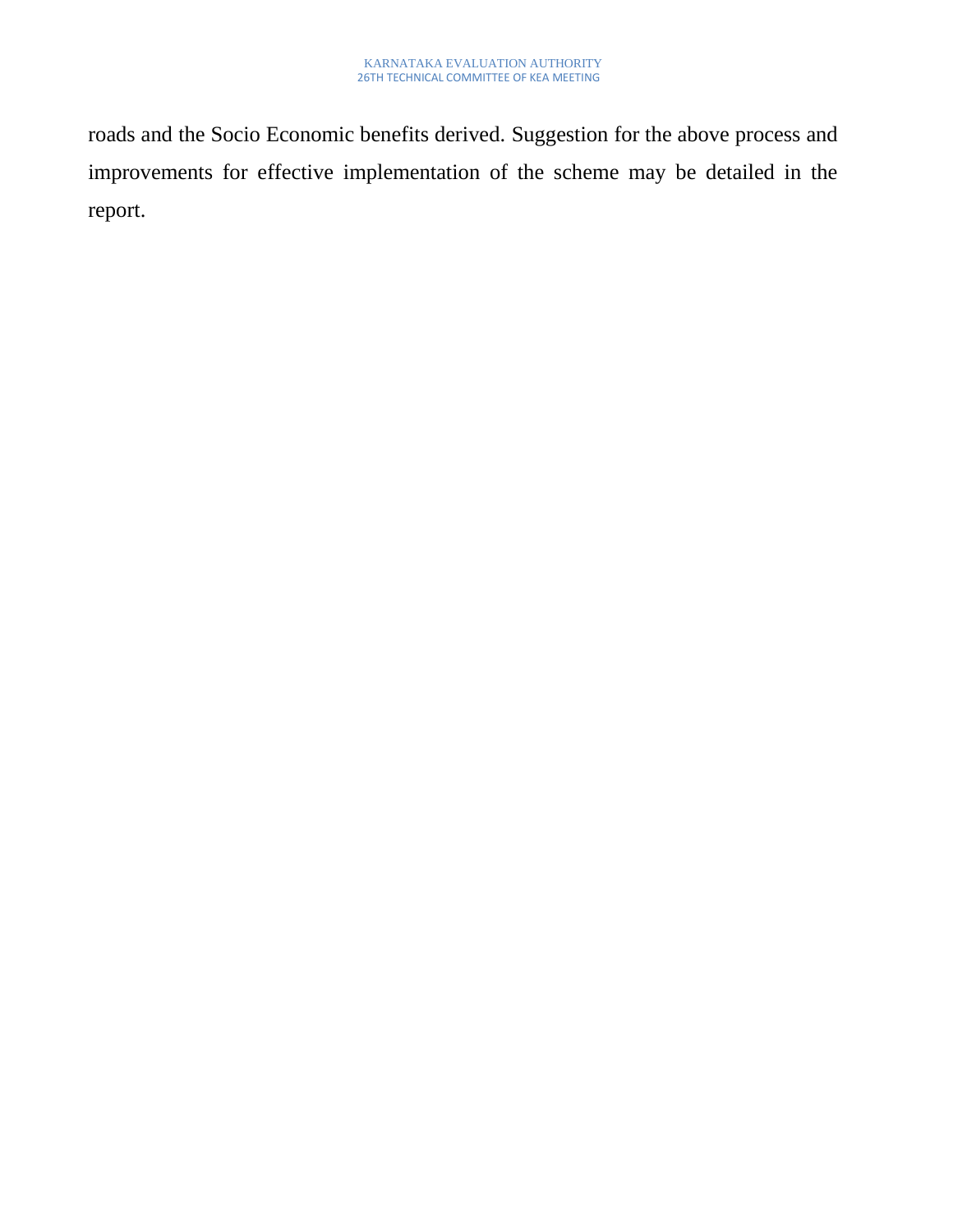#### KARNATAKA EVALUATION AUTHORITY 26TH TECHNICAL COMMITTEE OF KEA MEETING

#### **NABARD Roads, Bridges and Foot Bridges Sampling Sheet**

|                         | Circle/Divi<br>sion                         | 2012-13                                         |                                                |                                                              |                                                         |                                                                  |                                                             | 2013-14                                                           |                                                    |                                                   |                                                         |                                                                  |                                                      |                                                                    | 2014-15                                                   |                                                              |                                                         |                                                                      |                                                             |  |
|-------------------------|---------------------------------------------|-------------------------------------------------|------------------------------------------------|--------------------------------------------------------------|---------------------------------------------------------|------------------------------------------------------------------|-------------------------------------------------------------|-------------------------------------------------------------------|----------------------------------------------------|---------------------------------------------------|---------------------------------------------------------|------------------------------------------------------------------|------------------------------------------------------|--------------------------------------------------------------------|-----------------------------------------------------------|--------------------------------------------------------------|---------------------------------------------------------|----------------------------------------------------------------------|-------------------------------------------------------------|--|
| SI.<br><b>No</b>        |                                             | <b>Total</b><br>no of<br>works<br>comple<br>ted | Sample<br>d<br><b>Works</b><br>10% of<br>popln | <b>Total</b><br>no of<br><b>Bridg</b><br>es<br>comp<br>leted | Samp<br>led<br><b>Bridg</b><br>es<br>10%<br>of<br>popln | <b>Total</b><br>no of<br>Foot<br><b>Bridges</b><br>comple<br>ted | Samp<br>led<br>Foot<br><b>Bridg</b><br>es 5%<br>of<br>popln | <b>Total</b><br>no of<br>work<br>S<br>com<br>plete<br>$\mathbf d$ | Samp<br>led<br><b>Work</b><br>s 10%<br>of<br>popln | Total<br>no of<br><b>Bridges</b><br>comple<br>ted | Samp<br>led<br><b>Bridg</b><br>es<br>10%<br>of<br>popln | <b>Total</b><br>no of<br>Foot<br><b>Bridges</b><br>comple<br>ted | Sample<br>d Foot<br><b>Bridges</b><br>5% of<br>popln | <b>Total</b><br>no of<br>work<br>$\mathbf{s}$<br>com<br>plete<br>d | Samp<br>led<br><b>Work</b><br>s 10%<br><b>of</b><br>popln | <b>Total</b><br>no of<br><b>Bridg</b><br>es<br>comp<br>leted | Sampl<br>ed<br><b>Bridg</b><br>es<br>10%<br>of<br>popln | <b>Total</b><br>no of<br>Foot<br><b>Bridg</b><br>es<br>comp<br>leted | Sampl<br>ed<br>Foot<br><b>Bridg</b><br>es 5%<br>of<br>popln |  |
| $\mathbf{1}$            | 2                                           | $\overline{3}$                                  | $\overline{4}$                                 | 5                                                            | 6                                                       | $\overline{7}$                                                   | 8                                                           | 9                                                                 | 10                                                 | 11                                                | 12                                                      | 13                                                               | 14                                                   | 15                                                                 | 16                                                        | 17                                                           | 18                                                      | 19                                                                   | 20                                                          |  |
|                         | <b>Bangalore</b><br><b>Circle</b>           |                                                 |                                                |                                                              |                                                         |                                                                  |                                                             |                                                                   |                                                    |                                                   |                                                         |                                                                  |                                                      |                                                                    |                                                           |                                                              |                                                         |                                                                      |                                                             |  |
| $\mathbf{1}$            | <b>Bangalore</b><br>(U)                     | 27                                              | $\overline{3}$                                 | $\mathbf 0$                                                  | $\mathbf 0$                                             | 48                                                               | $\overline{2}$                                              | 27                                                                | $\overline{3}$                                     | $\mathbf 0$                                       | $\mathbf{0}$                                            | 68                                                               | $\overline{2}$                                       | 47                                                                 | 5                                                         | $\mathbf 0$                                                  | $\mathbf 0$                                             | 55                                                                   | $\mathbf{3}$                                                |  |
|                         | Madhugiri<br>& Tumkur                       | 18                                              | $\overline{2}$                                 | $\mathbf{0}$                                                 | $\mathbf{0}$                                            | 52                                                               | $\overline{2}$                                              | 26                                                                | $\overline{3}$                                     | $\mathbf 0$                                       | $\Omega$                                                | 83                                                               | $\overline{4}$                                       | 46                                                                 | 5                                                         | $\overline{2}$                                               | $\mathbf{1}$                                            | 115                                                                  | 6                                                           |  |
|                         | <b>Mysore</b><br>Circle                     |                                                 |                                                |                                                              |                                                         |                                                                  |                                                             |                                                                   |                                                    |                                                   |                                                         |                                                                  |                                                      |                                                                    |                                                           |                                                              |                                                         |                                                                      |                                                             |  |
| $\overline{2}$          | Mandya                                      | $\overline{7}$                                  | $\mathbf{1}$                                   | $\mathbf 0$                                                  | $\mathbf{0}$                                            | 44                                                               | $\overline{2}$                                              | 23                                                                | 2 <sup>1</sup>                                     | $\mathbf 0$                                       | $\mathbf{0}$                                            | 104                                                              | 5 <sup>1</sup>                                       | 26                                                                 | $\overline{3}$                                            | $\overline{0}$                                               | $\mathbf 0$                                             | 119                                                                  | 6                                                           |  |
|                         | Hassan &<br>C.N.Patna                       | $\overline{7}$                                  | $\mathbf{1}$                                   | 8                                                            | $\mathbf{1}$                                            | 54                                                               | $\overline{2}$                                              | 10                                                                | $\mathbf{1}$                                       | 8                                                 | $\mathbf{1}$                                            | 56                                                               | $\overline{3}$                                       | 40                                                                 | $\overline{4}$                                            | 8                                                            | $\mathbf{1}$                                            | 72                                                                   | $\overline{4}$                                              |  |
|                         | <b>Davanager</b><br>e Circle                |                                                 |                                                |                                                              |                                                         |                                                                  |                                                             |                                                                   |                                                    |                                                   |                                                         |                                                                  |                                                      |                                                                    |                                                           |                                                              |                                                         |                                                                      |                                                             |  |
| $\overline{\mathbf{3}}$ | <b>Davanagere</b><br>&<br>Harapanah<br>alli | 20                                              | $\overline{2}$                                 | $\mathbf 0$                                                  | $\mathbf{0}$                                            | 53                                                               | $\overline{2}$                                              | 20                                                                | $\overline{2}$                                     | $\mathbf{0}$                                      | $\Omega$                                                | 59                                                               | $\overline{3}$                                       | 71                                                                 | $\overline{7}$                                            | $\mathbf{0}$                                                 | $\mathbf{0}$                                            | 79                                                                   | 4                                                           |  |
|                         | Chitradurga                                 | 9                                               | $\mathbf{1}$                                   | $\mathbf{0}$                                                 | $\mathbf{0}$                                            | 11                                                               | $\mathbf{1}$                                                | 9                                                                 | $\mathbf{1}$                                       | $\mathbf{0}$                                      | $\Omega$                                                | 11                                                               | $\mathbf{1}$                                         | 32                                                                 | $\overline{3}$                                            | $\mathbf{0}$                                                 | $\mathbf{0}$                                            | 15                                                                   | $\mathbf{1}$                                                |  |
| 4                       | <b>Mangalore</b><br>Circle                  |                                                 |                                                |                                                              |                                                         |                                                                  |                                                             |                                                                   |                                                    |                                                   |                                                         |                                                                  |                                                      |                                                                    |                                                           |                                                              |                                                         |                                                                      |                                                             |  |
|                         | Udupi                                       | 10                                              | $\mathbf{1}$                                   | 22                                                           | $\mathbf{1}$                                            | 45                                                               | $\overline{2}$                                              | 10                                                                | $\mathbf{1}$                                       | 22                                                | $\mathbf{1}$                                            | 45                                                               | $\overline{3}$                                       | 47                                                                 | 5                                                         | 29                                                           | $\overline{2}$                                          | 59                                                                   | $\overline{3}$                                              |  |
|                         | Kodagu                                      | 14                                              | $\mathbf{1}$                                   | 11                                                           | $\mathbf{1}$                                            | $\mathbf 0$                                                      | 0                                                           | 13                                                                | $\mathbf{1}$                                       | 16                                                | $\mathbf{1}$                                            | $\Omega$                                                         | $\mathbf{0}$                                         | 21                                                                 | $\overline{2}$                                            | 26                                                           | $\overline{2}$                                          | $\overline{2}$                                                       | $\mathbf{1}$                                                |  |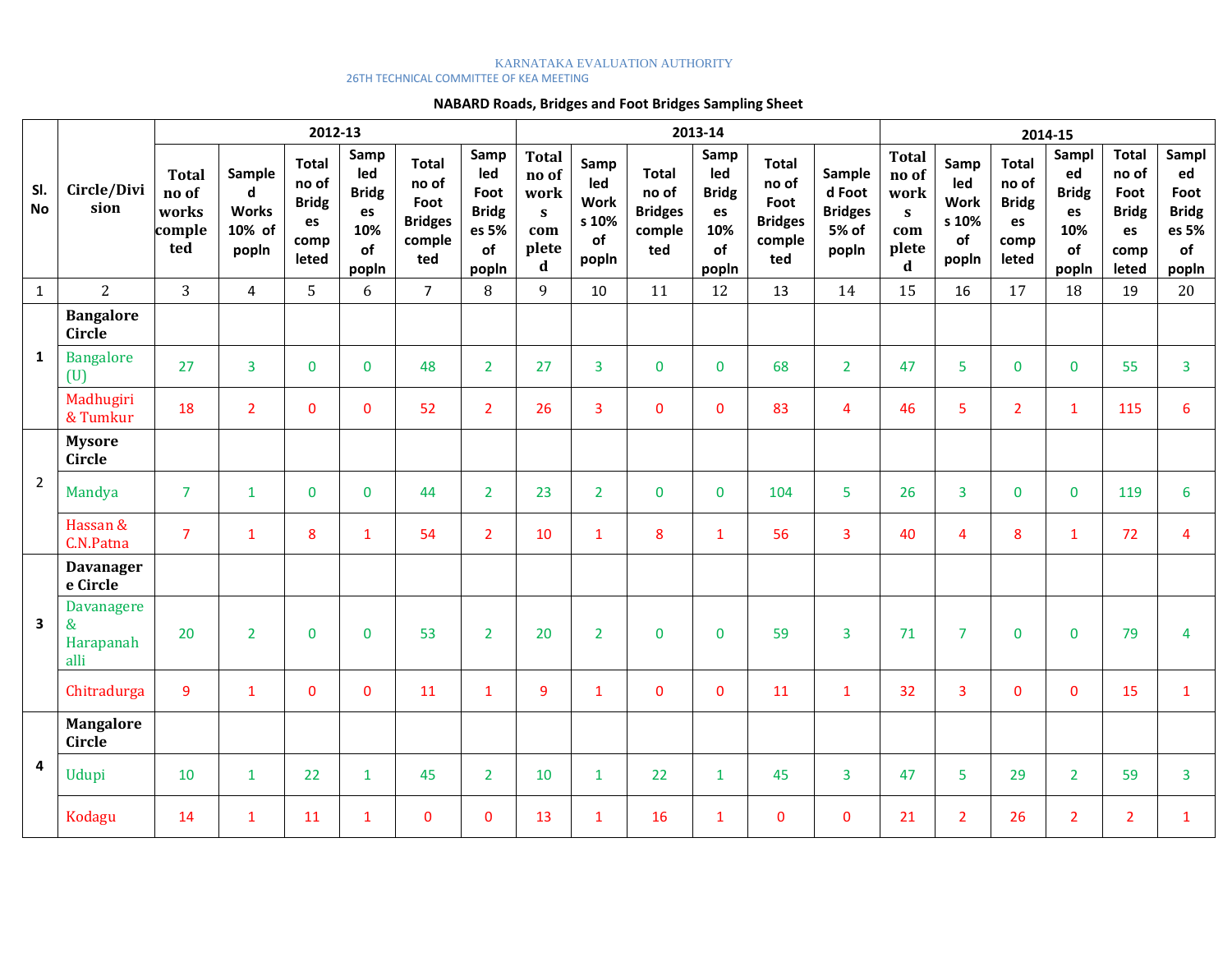#### KARNATAKA EVALUATION AUTHORITY 26TH TECHNICAL COMMITTEE OF KEA MEETING

|                         |                                 |                                                 | 2012-13<br>2013-14-                            |                                                              |                                                         |                                                                  |                                                             |                                                 |                                                                  |                                                          |                                                         | 2014-15                                                          |                                                      |                                                 |                                                                  |                                                              |                                                         |                                                                      |                                                             |
|-------------------------|---------------------------------|-------------------------------------------------|------------------------------------------------|--------------------------------------------------------------|---------------------------------------------------------|------------------------------------------------------------------|-------------------------------------------------------------|-------------------------------------------------|------------------------------------------------------------------|----------------------------------------------------------|---------------------------------------------------------|------------------------------------------------------------------|------------------------------------------------------|-------------------------------------------------|------------------------------------------------------------------|--------------------------------------------------------------|---------------------------------------------------------|----------------------------------------------------------------------|-------------------------------------------------------------|
| SI.<br><b>No</b>        | Circle/Divi<br>sion             | <b>Total</b><br>no of<br>works<br>comple<br>ted | Sample<br>d<br><b>Works</b><br>10% of<br>popln | <b>Total</b><br>no of<br><b>Bridg</b><br>es<br>comp<br>leted | Samp<br>led<br><b>Bridg</b><br>es<br>10%<br>of<br>popln | <b>Total</b><br>no of<br>Foot<br><b>Bridges</b><br>comple<br>ted | Samp<br>led<br>Foot<br><b>Bridg</b><br>es 5%<br>of<br>popln | <b>Total</b><br>no of<br>works<br>compl<br>eted | Samp<br>led<br><b>Work</b><br>$\mathsf{s}$<br>10%<br>of<br>popln | <b>Total</b><br>no of<br><b>Bridges</b><br>comple<br>ted | Samp<br>led<br><b>Bridg</b><br>es<br>10%<br>of<br>popln | <b>Total</b><br>no of<br>Foot<br><b>Bridges</b><br>comple<br>ted | Sample<br>d Foot<br><b>Bridges</b><br>5% of<br>popln | <b>Total</b><br>no of<br>works<br>compl<br>eted | Samp<br>led<br><b>Work</b><br>$\mathsf{s}$<br>10%<br>of<br>popln | <b>Total</b><br>no of<br><b>Bridg</b><br>es<br>comp<br>leted | Sampl<br>ed<br><b>Bridg</b><br>es<br>10%<br>of<br>popln | <b>Total</b><br>no of<br>Foot<br><b>Bridg</b><br>es<br>comp<br>leted | Sampl<br>ed<br>Foot<br><b>Bridg</b><br>es 5%<br>of<br>popln |
| $\mathbf{1}$            | $\overline{2}$                  | $\overline{3}$                                  | $\overline{4}$                                 | 5                                                            | 6                                                       | $\overline{7}$                                                   | 8                                                           | $\mathsf{q}$                                    | 10                                                               | 11                                                       | 12                                                      | 13                                                               | 14                                                   | 15                                              | 16                                                               | 17                                                           | 18                                                      | 19                                                                   | 20                                                          |
|                         | <b>Dharwad</b><br><b>Circle</b> |                                                 |                                                |                                                              |                                                         |                                                                  |                                                             |                                                 |                                                                  |                                                          |                                                         |                                                                  |                                                      |                                                 |                                                                  |                                                              |                                                         |                                                                      |                                                             |
| 5                       | Dharwad                         | 43                                              | $\overline{4}$                                 | $\overline{2}$                                               | $\mathbf{1}$                                            | 59                                                               | 3                                                           | 64                                              | $6\phantom{1}6$                                                  | $2^{\circ}$                                              | $\mathbf{1}$                                            | 101                                                              | 5                                                    | 93                                              | 9                                                                | $\overline{2}$                                               | $\mathbf{1}$                                            | 107                                                                  | 6                                                           |
|                         | Gadag                           | 10                                              | $\mathbf{1}$                                   | $\mathbf 0$                                                  | $\mathbf{0}$                                            | 16                                                               | $\mathbf{1}$                                                | 21                                              | 2 <sup>1</sup>                                                   | $\mathbf 0$                                              | $\mathbf{0}$                                            | 32                                                               | 2 <sup>1</sup>                                       | 27                                              | 3                                                                | $\mathbf 0$                                                  | 0                                                       | 34                                                                   | $\mathbf{1}$                                                |
| 6                       | <b>Belgaum</b><br><b>Circle</b> |                                                 |                                                |                                                              |                                                         |                                                                  |                                                             |                                                 |                                                                  |                                                          |                                                         |                                                                  |                                                      |                                                 |                                                                  |                                                              |                                                         |                                                                      |                                                             |
|                         | Belagavi &<br>Chikkodi          | 87                                              | 9                                              | $\overline{3}$                                               | $\mathbf{1}$                                            | 175                                                              | 10                                                          | 99                                              | 10                                                               | 2 <sup>1</sup>                                           | $\mathbf{1}$                                            | 106                                                              | 5                                                    | 152                                             | 15                                                               | $\mathbf{1}$                                                 | $\mathbf{1}$                                            | 222                                                                  | 11                                                          |
|                         | Bijapur                         | 17                                              | $\overline{2}$                                 | $\mathbf 0$                                                  | $\mathbf{0}$                                            | 20                                                               | $\mathbf{1}$                                                | 17                                              | $\overline{2}$                                                   | $\mathbf{0}$                                             | $\mathbf{0}$                                            | 20                                                               | $\mathbf{1}$                                         | 44                                              | $\overline{4}$                                                   | $\overline{2}$                                               | $\mathbf{1}$                                            | 32                                                                   | $\mathbf{1}$                                                |
|                         | Gulbarga<br>Circle              |                                                 |                                                |                                                              |                                                         |                                                                  |                                                             |                                                 |                                                                  |                                                          |                                                         |                                                                  |                                                      |                                                 |                                                                  |                                                              |                                                         |                                                                      |                                                             |
| $\overline{\mathbf{z}}$ | Gulbarga                        | 29                                              | 3                                              | 5                                                            | $\mathbf{1}$                                            | 23                                                               | $\mathbf{1}$                                                | 29                                              | $\overline{3}$                                                   | 5                                                        | $\mathbf{1}$                                            | 23                                                               | $\mathbf{1}$                                         | 54                                              | 5                                                                | 6                                                            | $\mathbf{1}$                                            | 41                                                                   | $\overline{2}$                                              |
|                         | Yadgir                          | 15                                              | $\overline{2}$                                 | $\overline{7}$                                               | $\mathbf{1}$                                            | 14                                                               | $\mathbf{1}$                                                | 18                                              | $\overline{2}$                                                   | 5                                                        | $\mathbf{1}$                                            | 28                                                               | $\overline{2}$                                       | 26                                              | 3                                                                | $\overline{7}$                                               | $\mathbf{1}$                                            | 28                                                                   | $\mathbf{1}$                                                |
| 8                       | <b>Bellary</b><br><b>Circle</b> |                                                 |                                                |                                                              |                                                         |                                                                  |                                                             |                                                 |                                                                  |                                                          |                                                         |                                                                  |                                                      |                                                 |                                                                  |                                                              |                                                         |                                                                      |                                                             |
|                         | Hadagali &<br><b>Bellary</b>    | 11                                              | $\overline{2}$                                 | $\mathbf{0}$                                                 | $\Omega$                                                | $\overline{4}$                                                   | $\mathbf{1}$                                                | 11                                              | $\mathbf{1}$                                                     | $\mathbf{0}$                                             | $\mathbf{0}$                                            | $\overline{4}$                                                   | $\mathbf{1}$                                         | 40                                              | $\overline{4}$                                                   | $\mathbf{0}$                                                 | $\Omega$                                                | 31                                                                   | $\mathbf{1}$                                                |
|                         | Koppal                          | 6                                               | $\mathbf{1}$                                   | $\mathbf 0$                                                  | $\mathbf{0}$                                            | 9                                                                | $\mathbf{1}$                                                | 8                                               | $\mathbf{1}$                                                     | $\mathbf 0$                                              | $\mathbf{0}$                                            | 9                                                                | $\mathbf{1}$                                         | 38                                              | 4                                                                | $\mathbf{1}$                                                 | $\mathbf{1}$                                            | 40                                                                   | $\overline{2}$                                              |
|                         | Grand<br>Total:                 | 330                                             | 36                                             | 58                                                           | $\overline{7}$                                          | 627                                                              | 32                                                          | 405                                             | 41                                                               | 60                                                       | $\overline{7}$                                          | 749                                                              | 39                                                   | 804                                             | 81                                                               | 84                                                           | $12 \overline{ }$                                       | 1051                                                                 | 53                                                          |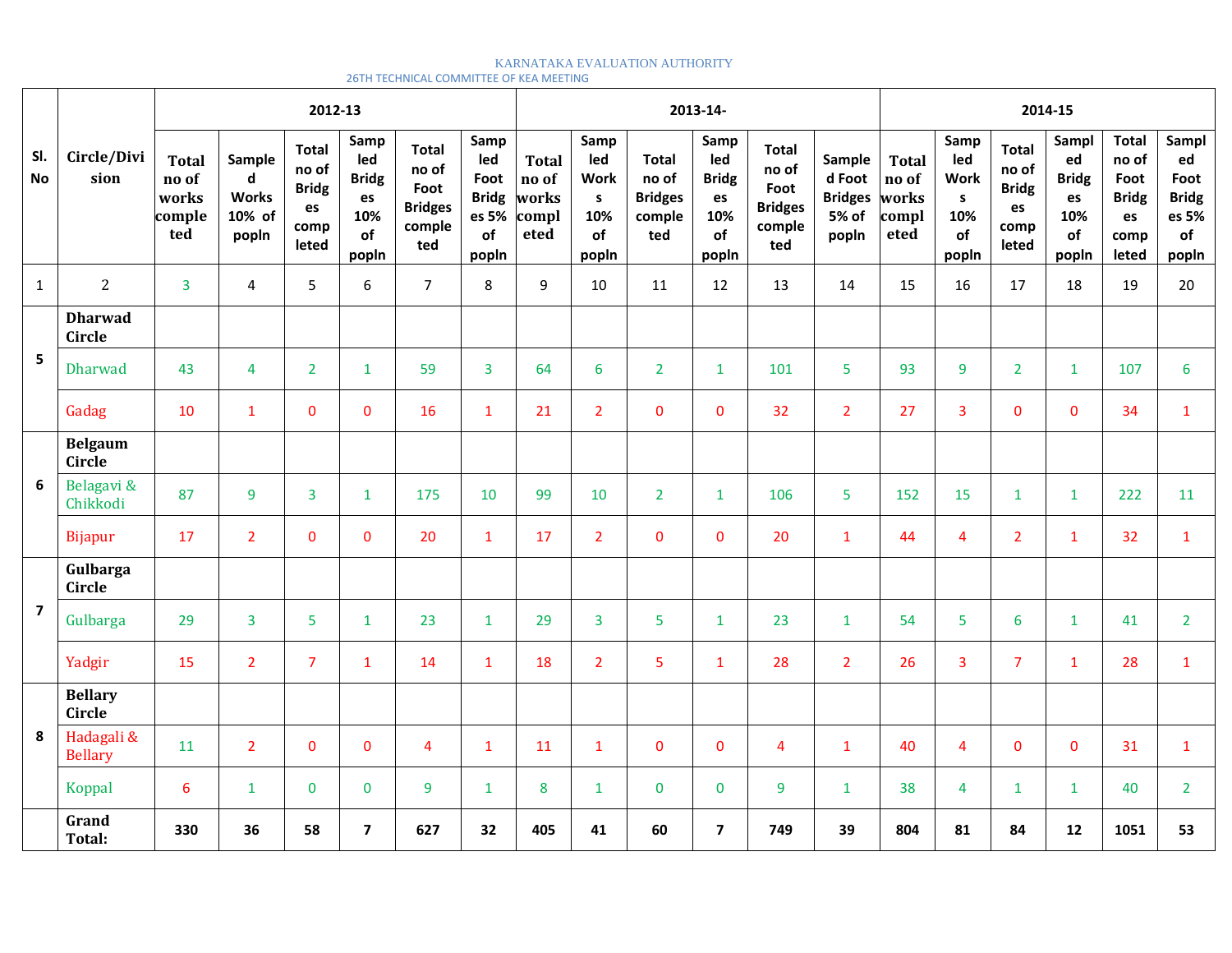#### **9 Deliverables time schedule:**

Chief Engineer Panchayath Raj Engineering Department (PRED) will provide the work wise/district wise/taluk wise details of NABARDS Roads and Bridges under taken for the evaluation period which are available in the office. The Chief Engineer to issue necessary instructions to the district/taluk level Engineers and to co-operate and furnish the available data with them related to the study. Instruction also to be given for co-operating with the consultant organization for holding FGDs and personal interviews with road users, traders, farmers and all stake holders by giving their feedback during the course of the evaluation so that the study is completed in the stipulated time. It is expected to complete the study in 6 months' time, excluding the time taken for approvals. The evaluating agency is expected to adhere to the following timelines and deliverables.

- a. Work plan submission : One Month after signing the agreement.
- b. Field Data Collection : Three Months from date of work plan approval.
- c. Draft report Submission : One Month after field data collection.
- d. Final Report Submission: One Month from draft report submission.
- e. Total duration : 6 Months

#### **10 Minimum Qualifications of Core team members:**

The core team should comprise of the following members (the list is inclusive not exhaustive) should have the minimum technical qualifications/experience as stated below-

- i. A Masters in Civil Engineering with minimum 10 years' experience of Rural roads and Highways (Economics and Engineering and Institutional Aspects) (*Principal Investigator*),
- ii. A Social Scientist or Social Development Specialist with expertise of Social Impact and poverty analysis (*Member 1*), and,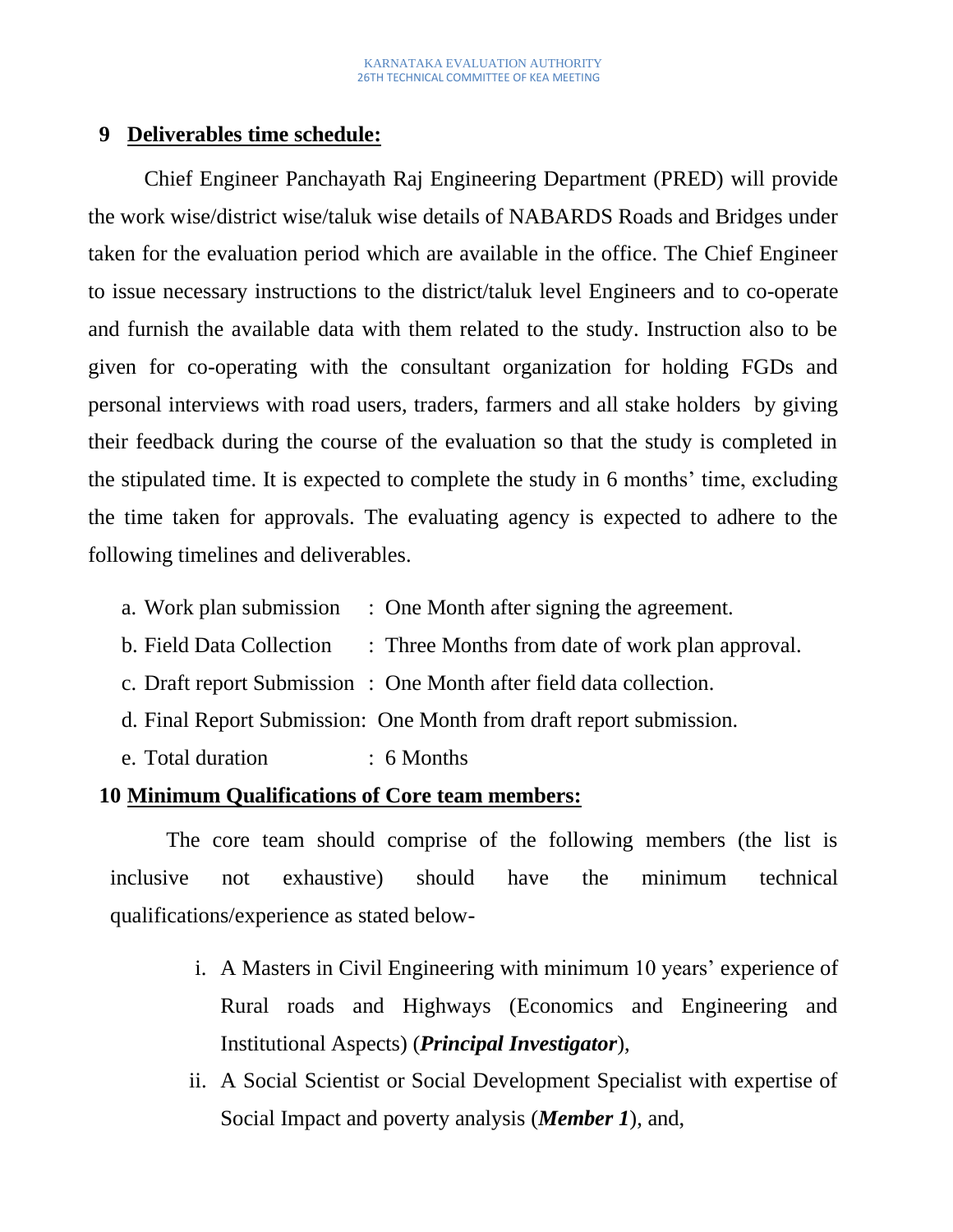iii. A Statistician/Econometrician (*Member 2*).

# **or more/better, and in such numbers that the evaluation is completed within the scheduled time prescribed by the ToR.**

# **Consultant Evaluation Organizations who do not meet these criteria will not be considered for doing the evaluation.**

## **11 Agency for evaluation:**

The evaluating agency should be finalized as over provision of the Karnataka Transparency in Public Procurement Act and Rules, but without compromising on the quality.

## **12 Contact person to get further details about the study:**

**13** Sri. B.Guruprasad, KES, Chief Engineer, Panchayath Raj Engineering Department, Gramina Abivrudi Bhavan, 1<sup>st</sup> Floor, Anand Rao Circle, Bengaluru-560 009. Phone number 080-28015604 and Sri.M.C.Umanath, EE,PRED 9901354842 and Sri Hulimani, AEE, PRED, Phone numbers 9886948065 e-mail ID cepred09@gmail.com will be the contact persons for giving information and details for this study.

## **14 Qualities Expected from the Evaluation Report:**

The following are the points, only inclusive and not exhaustive, which need to be mandatorily followed in the preparation of evaluation report:-

a. By the very look of the evaluation report it should be evident that the study is that of Panchayath Raj Engineering Department, Bengaluru and Karnataka Evaluation Authority (KEA) which has been done by the Consultant. It should not intend to convey that the study was the initiative and work of the Consultant, merely financed by the Karnataka Evaluation Authority (KEA).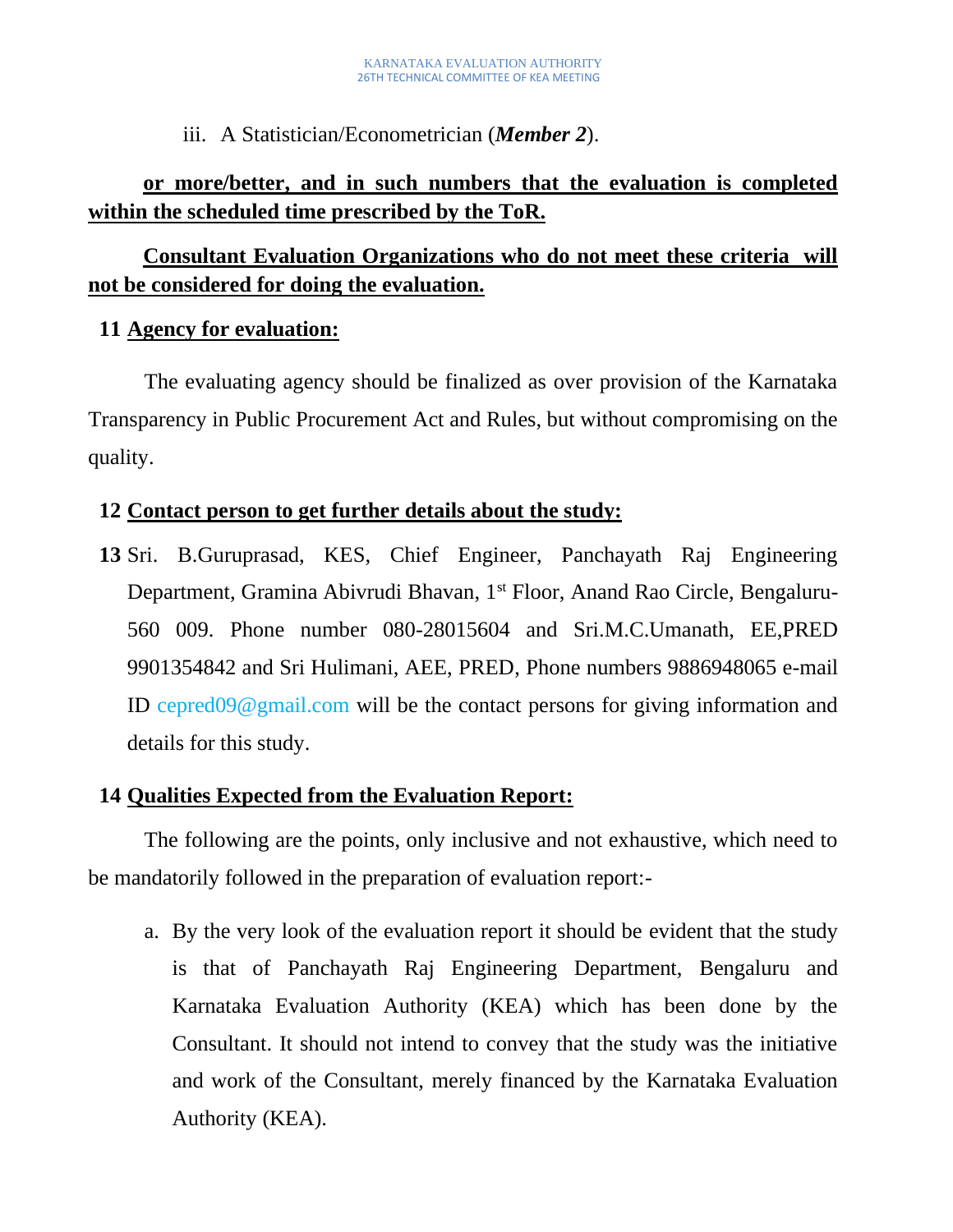- b. The evaluation report should generally conform to the United Nations Evaluation Guidelines (UNEG) "Standards for Evaluation in the UN System" and "Ethical Standards for Evaluations". The report should be complete and logically organized in a clear but simple language. Besides conforming to the qualities covered in the Terms of Reference, it should be arranged in the following order –
	- 1. Title and opening page.
	- 2. The Index.
	- 3. List of acronyms and abbreviations.

4. Executive Summary – A stand-alone section that describes the program, gives purpose and scope of evaluation, the evaluation methodology, key findings, constraints and recommendations.

5. Sector history  $- A$  section that briefly covers the history of the sector under which the scheme/program being evaluated falls. It should give recent data taken from reliable and published sources.

6. The objectives and performance of the program being evaluated – The section will include the stated objectives of the program and the physical and financial achievements of the program in the period of evaluation. It should cover the description of the target group, the aim of the program and the method of selection of beneficiary (if included in the program).

- 7. Review of literature / past evaluation reports.
- 8. Evaluation Methodology This should include the sample size and details of sample.
- 9. Findings of the evaluation study.
- 10.Limitations/constraints in the evaluation study.
- 11.Recommendations that flow from the evaluation.

This should be followed by the following Annexures –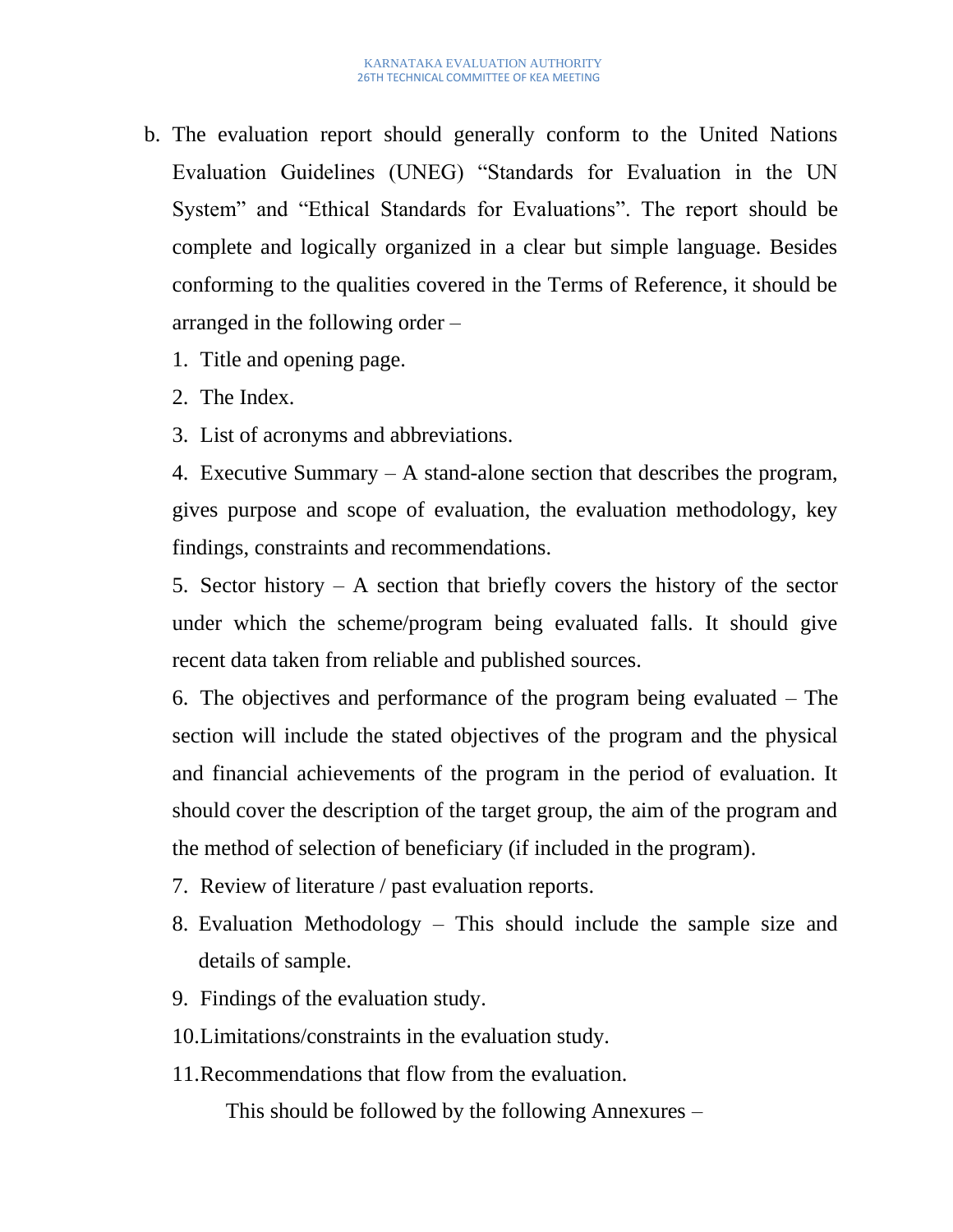- (A) The sanctioned Terms of Reference of the study.
- (B) The survey tools and questionnaires.
- (C) List of persons with addresses personally interviewed.
- (D)The places, dates, and number of persons covered by Focus Group Discussions (FGD).
- (E) Compilation of case studies / best practices.

(F)Table showing details of major deviations, non-

conformities, Digressions of the program.

## **15 Cost and Schedule of Budget release**

Output based budget release will be as follows-

- a. The First instalment of Consultation fee amounting to 30% of the total fee can be paid as advance to the Consultant Evaluation Organization after the approval of the inception report, but only on execution of a bank guarantee of a scheduled nationalized bank valid for a period of at least 12 months from the date of issuance of advance.
- b. The Second instalment of Consultation fee amounting to 50% of the total fee can be paid to the Consultant Evaluation Organization after the approval of the Draft report.
- c. The Third and final instalment of Consultation fee amounting to 20% of the total fee shall be payable to the Consultant Evaluation Organization after the receipt of the hard and soft copies of the final report in such format and number as prescribed in the agreement, along with all original documents containing primary and secondary data, processed data outputs, study report and soft copies of all literature used to the final report.

Income Tax, in the form of Tax Deducted at Source (TDS) will be deducted from each payment as per rates in force, except where it is explicitly prescribed by